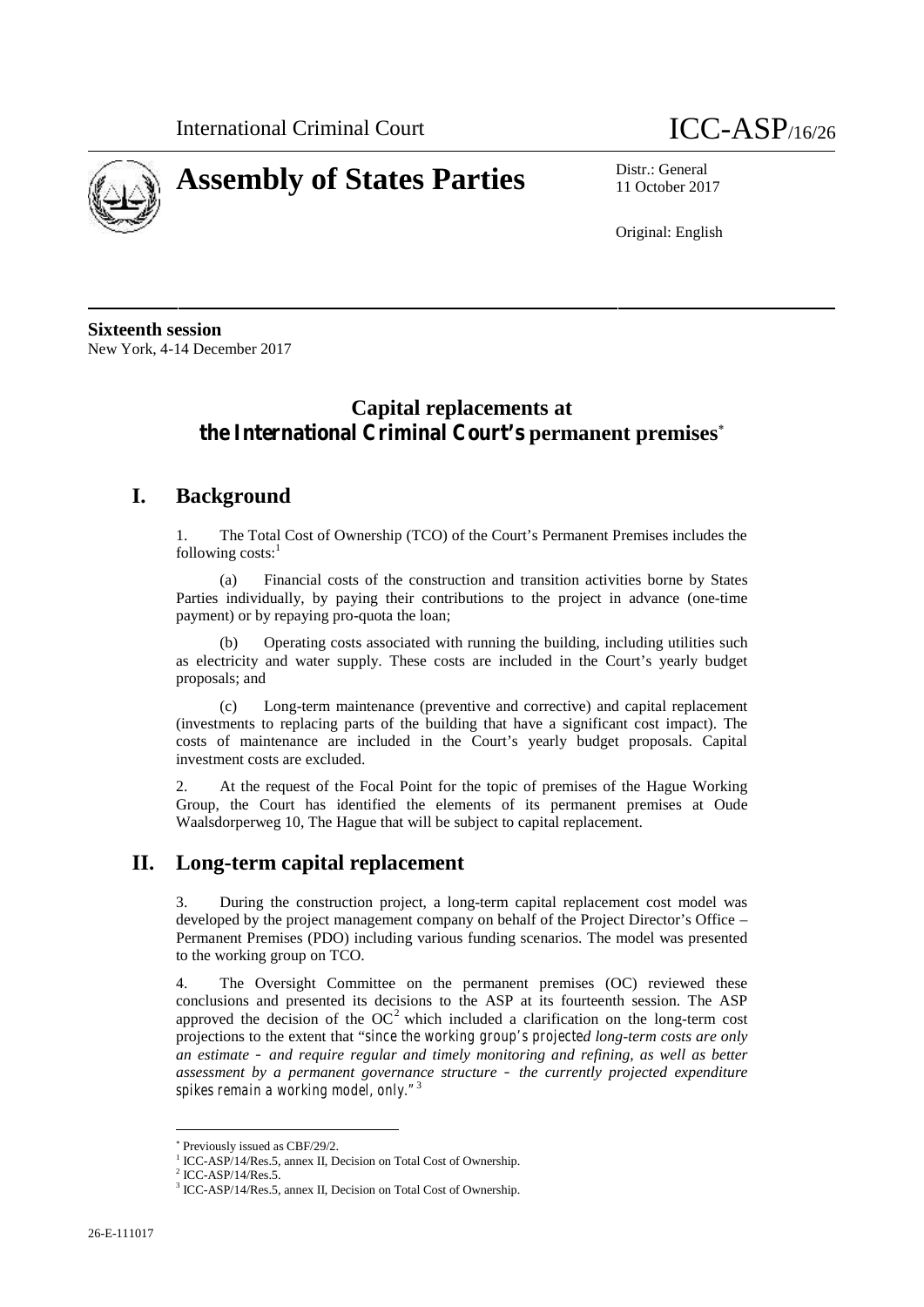5. In its Proposal to the Bureau on the TCO and governance structure<sup>4</sup> the OC further states that a long-term "*50-year maintenance plan is not realistic in terms of foreseeability, nor can States Parties be expected to make decisions potentially committing their governments for financial contributions that far in the future.*" <sup>5</sup> The proposals of the OC were welcomed by the ASP at its fifteenth session on 24 November 2016.

6. Further considerations undertaken by the Court have confirmed the correctness of this assumption. In this regard, a medium-term "multiannual" plan for capital replacements "*which appears most advantageous from technical perspective"*<sup>6</sup> will be further elaborated in connection with the implementation of the future maintenance contract as of the beginning of 2018 as "*maintenance and capitals replacement costs are closely interrelated*".<sup>7</sup> The multiannual plan "*often has a horizon of 7 – 10 years*" and it "*can be revised every 5 years.*" 8

### **III. Five year plan**

7. In this paper the Court provides a five year plan that shows the projected costs for capital replacement at the premises, based on the Court's experience since their construction. The plan uses the input of internal technical expertise and up-to-date information on the actual performance of the materials that make up the various building components.

8. It has to be noted that the OC stated that "*capital replacement costs would not be factored in for the first ten years"*<sup>9</sup> of operations until 2026. However, based on the experience of the Court, there is the obvious need to replace some of the building's components already during this period.

9. The below table shows the capital replacement necessary to preserve the building value and reliable operability for the years 2018 to 2022. Considering that the permanent premises were occupied in December 2015, the period refers to the years 3 to 7 of the building's operation.

10. The calculation is based on the assumption that appropriate regular preventive maintenance is applied and that corrective maintenance will be implemented as necessary. The calculations are based on 2016 prices.

11. The following building elements are foreseen to be replaced during the term of the five years plan 2018-2022:

| <b>Total</b>                                                           | $0.00 \in$ | $0.00 \in$ | 940,000.00 €     | 400,000.00 €     | 890,000.00 €    | 2,230,000,00 €        |
|------------------------------------------------------------------------|------------|------------|------------------|------------------|-----------------|-----------------------|
| ICT hardware and AV technology of<br>Courtrooms and conference cluster |            |            |                  | 150,000.00 €     |                 | $150,000.00 \in$      |
| Central HVAC building technology                                       |            |            | 30,000.00 €      |                  | $120,000,00$ €  | $150,000.00 \in$      |
| Electro-Mechanical installation                                        |            |            |                  | $125,000.00 \in$ |                 | $125,000.00 \in$      |
| Floor finishings                                                       |            |            |                  |                  | $640,000,00$ €  | $640,000.00 \in$      |
| Security systems (outdoor installation)                                |            |            |                  |                  | $60,000,00 \in$ | $60,000.00 \in$       |
| Security systems (indoor installation)                                 |            |            |                  |                  | 70,000.00 €     | 70,000.00 €           |
| Security Management System (SMS)                                       |            |            | 795,000.00 €     | 75,000.00 €      |                 | 870,000.00 $\epsilon$ |
| Building Management System (BMS)                                       |            |            | $115,000.00 \in$ | 50,000.00 €      |                 | $165,000.00 \in$      |
|                                                                        | 2018       | 2019       | 2020             | 2021             | 2022            | Total                 |

**Table 1: Capital Replacement - 5 Year Plan (2018-2022) - Cashflow (2016 prices)**

 $6$  ICC-ASP/15/Res. 2.

 $^{4}$  ICC-ASP/15/Res.2, annex II, Proposals to the Bureau on the total cost of ownership and governance structure.  $^5$  Ibid.

<sup>7</sup> PDO: Proposal to the OC on how to organize Maintenance and Capital Replacements, 13.10.2016.

 $\frac{8}{9}$  Ibid.<br> $\frac{9}{9}$  ICC-ASP/14/Res.5, annex II.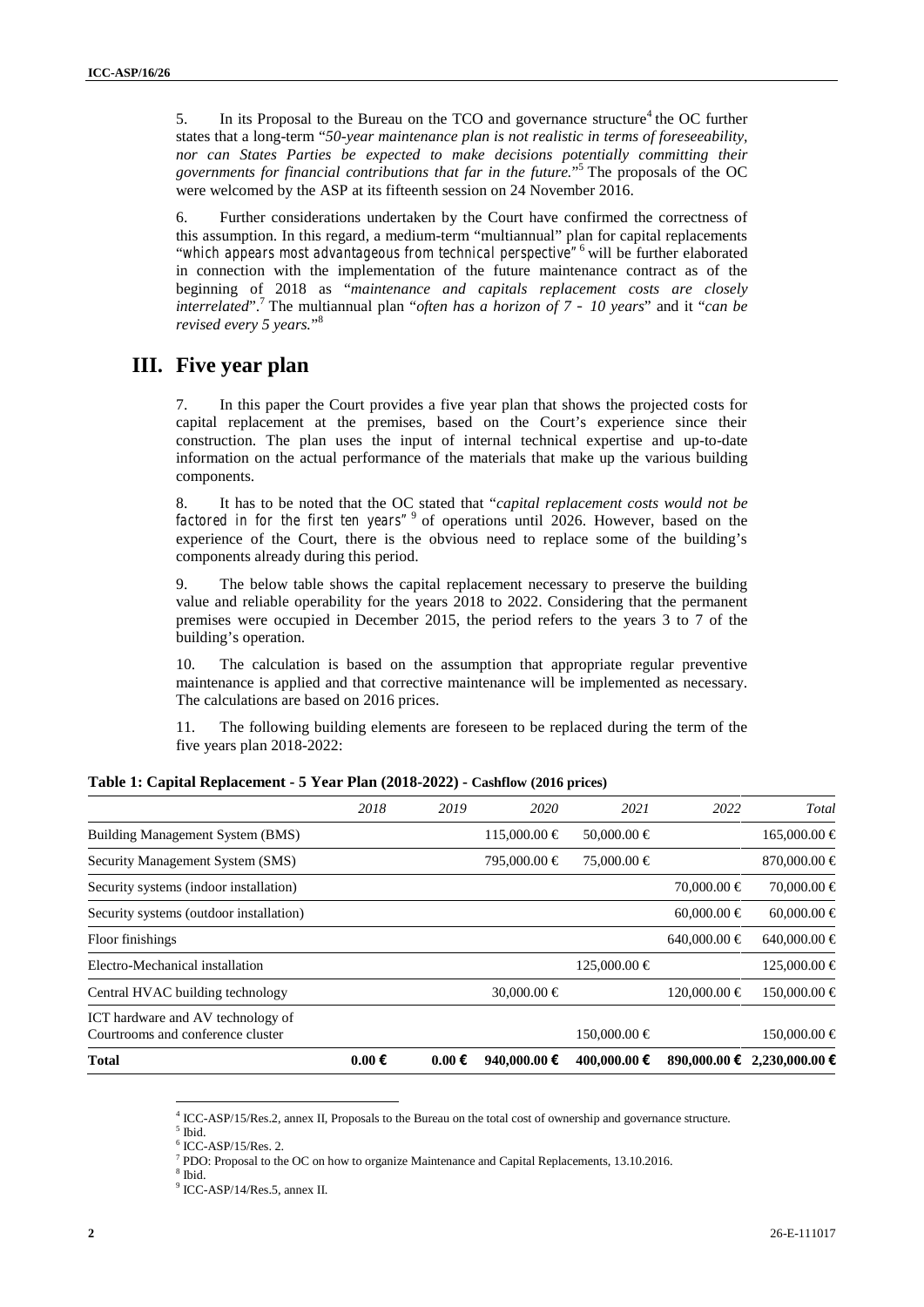#### 12. The elements shown in the table are:

(a) *Building Management System (BMS):* This is a building automation system composed of a main server and several sub-servers to control and monitor mechanical and electrical equipment such as the heating and the ventilation system, the lighting system and the elevators. It is essential for the functioning of the building technology. According to industry standards and to the advice of the system supplier, the BMS requires a replacement of its server infrastructure after 5 years of uninterrupted operation. The same applies for the monitors in the technical control room which are running 24/7 as they will have passed their working hours according to their product specifications. The replacement together with comprehensive system software upgrades are precondition to continue operating reliably. Failure to replace this would result in a significant increase in the risk of disruption and in higher costs for ad-hoc repairs. Failure of the BMS would affect the general operability of the Court's premises;

(b) *Security Management System (SMS):* SMS integrates all security technologies at the premises such as access control and management, surveillance and detection systems. SMS requires replacement of several hardware components which are used 24/7 after 5 years of uninterrupted use. The replacement is in accordance with industry standards and strongly recommended by the system supplier considering the expected time of its useful life. This relates to the replacement of the complex SMS server infrastructure, consisting of a substantial number of servers and sub-servers and to the monitors and the video wall in both security control rooms which will have exceeded their working hours by then;

(c) *Security systems (indoor installation):* Several internal access control mechanisms exist at the premises in line with internal security requirements and limited access rights to certain group of actors. The replacement of the most frequently used locks and biometric hand-scanners at the external and internal access controlled doors is required after 7 years of use as the risk of failure will increase drastically after this time. Failure will affect the Court's operations immediately and create besides the additional repair cost higher operational costs. Determination of the need for this replacement is based on the Court's own experience with such systems. The approach to focus on the most frequently used components is a best practice model;

(d) *Security systems (outdoor installation):* Due to the constant exposure to elements (wind, rain, salt and sand, etc.) some of the external surveillance cameras will be replaced after 7 years of uninterrupted use. The Court has operated such systems for a long period already and this provision is based on this experience. It is strongly supported by the system suppliers;

(e) *Floor finishing:* Carpet tiles are used as floor finishing on all office floors. Provision has been made to replace part of them focusing on the areas which are heavily used such as corridors, after 7 years of use. The approach is in line with industry standards;

(f) *Electro-mechanical installations:* The premises are equipped with several Uninterrupted Power Supply (UPS) systems located throughout the building. Replacement of the batteries of the UPS systems in the Main Equipment Room and Satellite Equipment Rooms after 6 years of uninterrupted use is necessary to maintain their functionalities as they, in accordance with the product specifications, will have exceeded their performance cycle by then. Without such replacement, the secured uninterrupted power supply of the Court's main technical building equipment such as the security control rooms, cameras, access control and in particular the technical equipment of all Court rooms could not be guaranteed which would have immediate effect on the Court's operations;

(g) *Central heating, ventilation and air conditioning (HVAC) building technology:* Pumps are running 24/7 and required to be replaced after 7 years of use as they have reached the end of their lifer span according to their operational hours. Similarly, the sand filters in the mirror pond will need replacing after 5 years of use in order to maintain the system operational; and